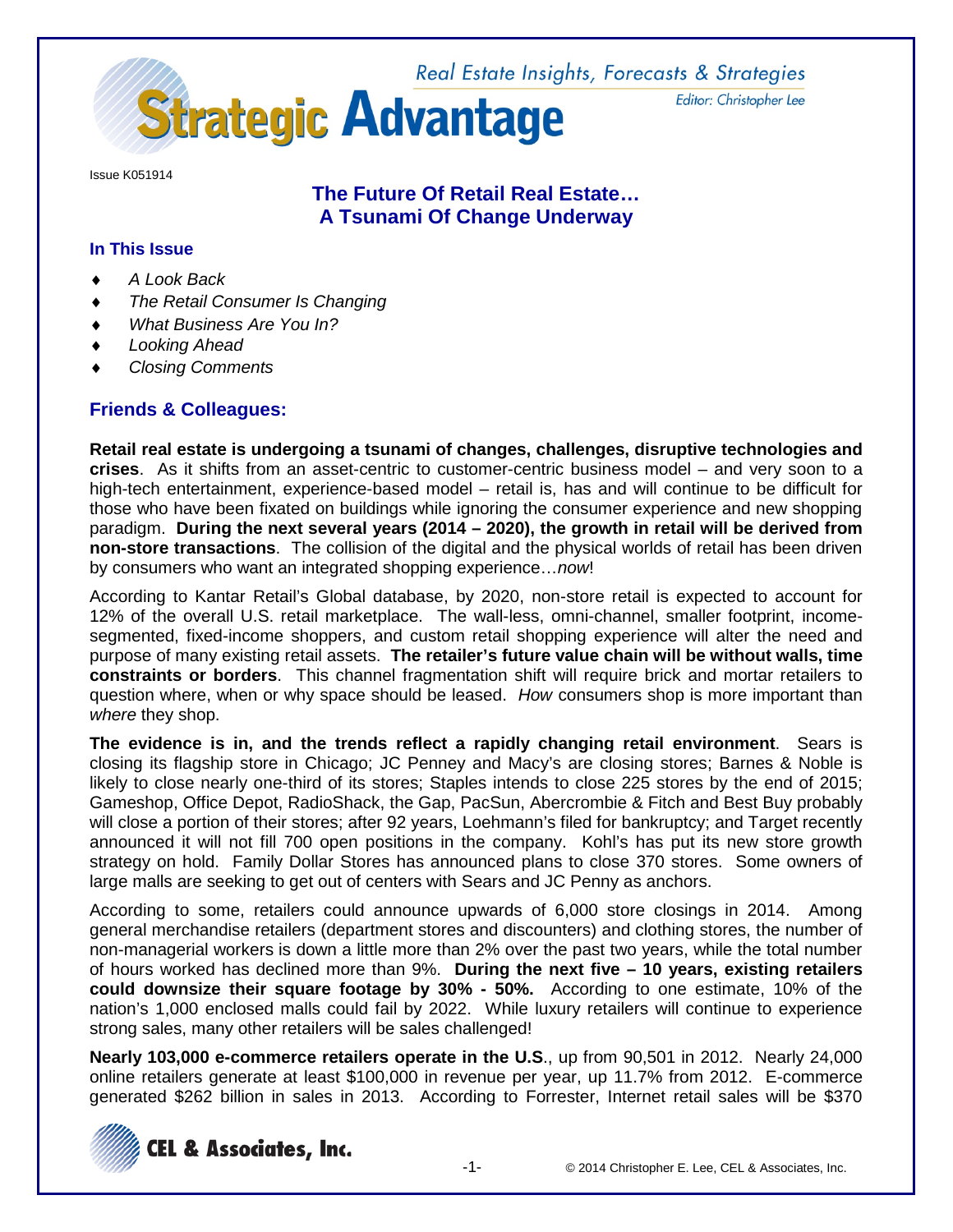billion by 2017, or 10% of all retail sales. **In addition, the U.S. Census Bureau is reporting that the median household income in 2012 was less (in current dollars) than in 1989**. According to the Employee Benefit Research Institute, 36% of workers in the U.S. have less than \$1,000 in savings, and 60% have less than \$25,000.

The 1Q 2014 GDP has slowed to an anemic 0.1%. Over the past 19 quarters GDP has grown only 11.1%. By comparison, the average gain for the previous 10 recoveries was 21.4%. **The nation's homeownership rate has slipped to 64.8 percent, its lowest level in 19 years**. Homeownership in the West is now 59.4%.

Homeowners are major retail consumers as they buy furniture, appliances, equipment, gardening supplies and other home operating/decorating items. Consequently, retail construction has declined. Year-over-year



effective rents for retail space is growing at 1.5% – 1.6%. **I expect massive consolidation in the retailer and retail real estate sectors in 2014 – 2015 (potentially a record year).**

The two-parent family has declined rapidly, reducing funds available for discretionary retail purchases. Today, 25% of all American children live in single-parent households (twice the percentage of those in Europe…12%). More than 20% of children in single-parent families live in poverty long-term.

Furthermore, U.S. mortgage lending is at its lowest level in 14 years. Single-family home sales continue to decline (sales have fallen eight of the last nine months). What can these Americans afford to buy with such limited financial resources?

Amazon, whose 2013 revenues were \$74.5 billion (up 22% from 2012), stated its slightly over 2 million marketplace vendors sold more than a billion goods globally in 2013. Amazon Prime subscribers now number 20 million. On Cyber Monday, Amazon's busiest shopping day of the year, more than 36.8 million items were ordered, posting a record-breaking sales of 426 items per second. **Amazon stated more than 50% of its customers shopped using a mobile device**. Recently

#### **Retail Is Going Digital**

- $\Box$  The consumer has now taken hold of retail interactions.
- □ 66% of mobile shoppers comparison-shop online while in a retail store.
- $\Box$  52% of online shoppers have purchased products directly from the manufacturers.
- □ Only 41% of Millennials shop at traditional grocery stores.
- By the end of 2014, 94 million Americans are expected to use tablets for mobile shopping.
- □ Online retail sales will reach \$370 billion by 2017. Mobile commerce sales will reach \$108 billion by 2017.
- □ There are over 328 million mobile phone users in the U.S.; in 2013, approximately 19.5 billion text messages were sent. Source: CEL & Associates, Inc. and various sources.

Amazon announced intentions to increase its distribution footprint from 60 million to 90 million square feet by 2016. PayPal now has more than 142.6 million accounts. eBay sales in 2013 were \$16.05 billion (in 2009 that total was only \$8.71 billion). In 2014, mobile payment provider, Square, will reach \$1 billion in sales. **The facts are indisputable**…the retail industry, retailers and owners/operators of retail assets are in for a roller coaster ride of surprises, disappointments,

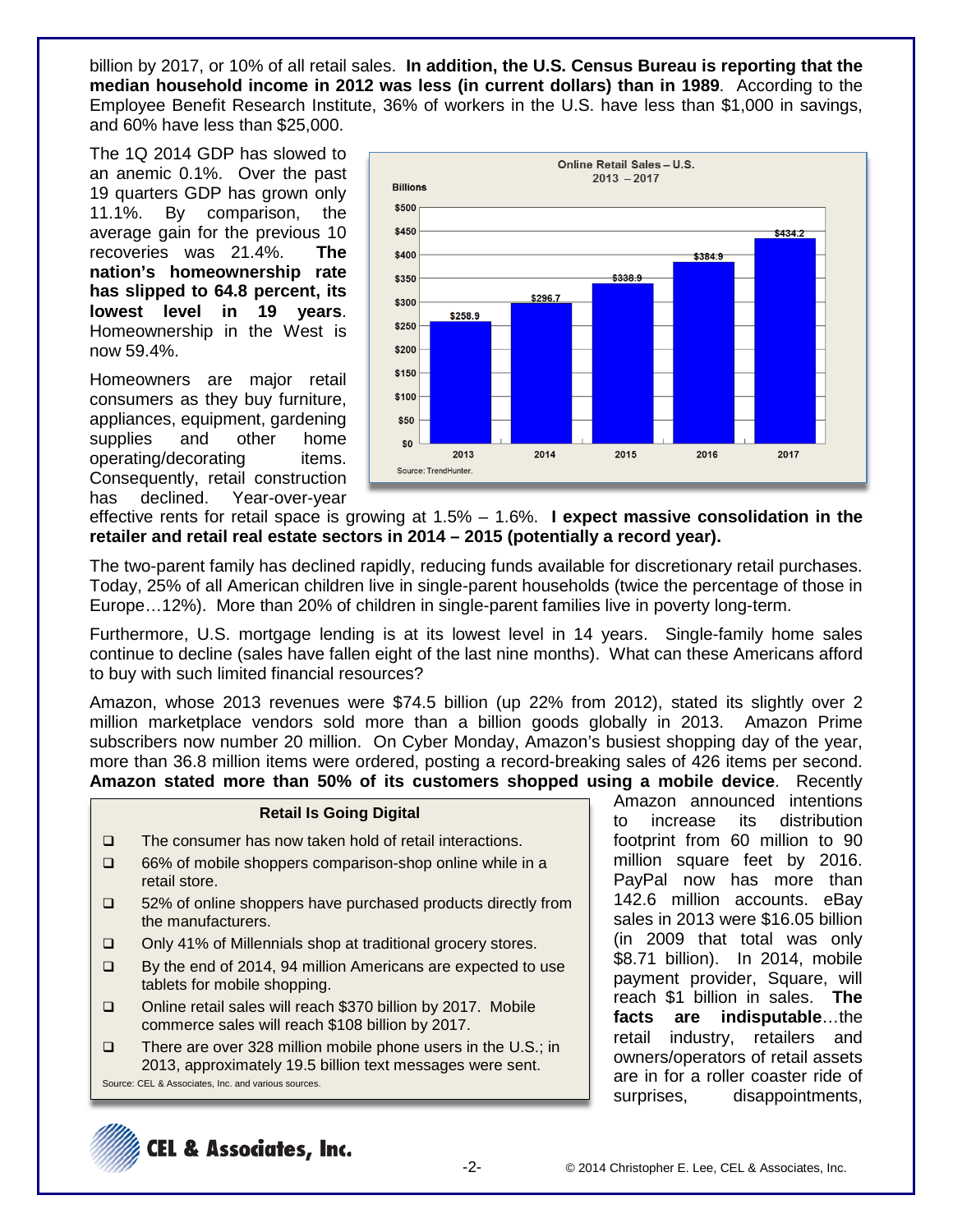challenges and opportunities. To quote Moliere, "The greater the obstacle, the more glory in overcoming it."

**The retail store has become "one of" but not "the only one" for consumer shopping venues**. The rapid growth of "pure-play" retailers, the accelerated growth of online retail sales and the transforming role of technology in the shopping experience will continue to create a polarized marketplace. Some retailers and retail real estate owners may "get it" and can change/adapt, and others will attempt to play "catch up" but continuously fail to reach their potential. **Many retailers still dream of what used to be, not what is and what will be**. Afraid of making the best strategic decision, these soon-to-be dinosaurs continue to wait and hope for a reality that will not come. The '07 – '09 recession launched a transformation that is exciting, daunting, new, unchartered and forever different from yesterday.

**The new world of retail will pit "immediate or impulse" retailers against the "price advantages" of online retailers**. Left to figure it out will be the owners and operators of retail assets. The surviving retail real estate firms and investors will need to move from a tenant-centric to a consumercentric/technology-based business model. If the customer is satisfied and enjoys the experience, the retailer will reap the benefits of increased sales. Engaging the customer and personalizing the experience will be the foundation of success. **Retailers and shopping center owners must become mutually dependent partners to meet the needs of the changing consumer**.

**Today the consumer, not the retailer, is in charge/control of the retail experience and transaction**. Enabling technology from pure-play and multichannel retailers, plus the growing acceptance/dependence upon mobile shopping devices, will contribute to a market share loss for many retailers. In today's increasingly Internet-based world, shelf space is unlimited, inventories are irrelevant and the old term…location, location, location has been replaced by no store, no warehouse, no inventory. **Reduced market share and lower sales volume can mean only lower rents and tumultuous leasing activity in the years ahead**. Ultimately, shoppers will make the final decision, so owners and operators of retail real estate assets must understand consumer motivations and make the brick-and-mortar experience as compelling as the online experience.

| View Of<br><b>Baby Boomers</b> |                                  | <b>Xers</b>                      | <b>Millennials</b>            |  |
|--------------------------------|----------------------------------|----------------------------------|-------------------------------|--|
| <b>Retailers</b>               | Trust the brand                  | Trust the connectivity.          | Trust the experience.         |  |
| Groceries                      | Food as a necessity.             | Food as a connector.             | Food as a nutrient.           |  |
| <b>Frequency Of Shopping</b>   | Structured and consistent.       | Based on time availability.      | As needed24/7.                |  |
| <b>Retail Motivation</b>       | Advertisements                   | Ratings.                         | Word-of-mouth/Twitter.        |  |
| Shopping                       | One stop.                        | Digital retailing.               | Unlimited stops.              |  |
| <b>Physical Plant</b>          | Smaller stores.<br>Mega centers. |                                  | Omni-channel.                 |  |
| <b>Restaurants</b>             | Place to eat.                    | Place to socialize.              | Place to connect.             |  |
| <b>Stores</b>                  | Place to see products.           | Place to interact with products. | Place to experience products. |  |
| <b>Display Space</b>           | Floor space.                     | Display space.                   | Mental space.                 |  |

Further exacerbating the situation is the dynamic created by generational shifts. Each generation, as highlighted above, has a set of needs and expectations, and the shopping experience and motivators differ. **While consumer connectivity is shaping this wall-less retail environment, a more personalized "private conversation" between the consumer and his/her online retailer is occurring**. Other than grocery, personal needs, restaurants/food outlets and select repair shops, why go to a retail center? And with more 24/7 delivery options available, many of those retailers are encountering more, not less, competition. The impact of Instacart (New York City debut on March 26, 2014), and services like Fresh Direct are likely to be significant.

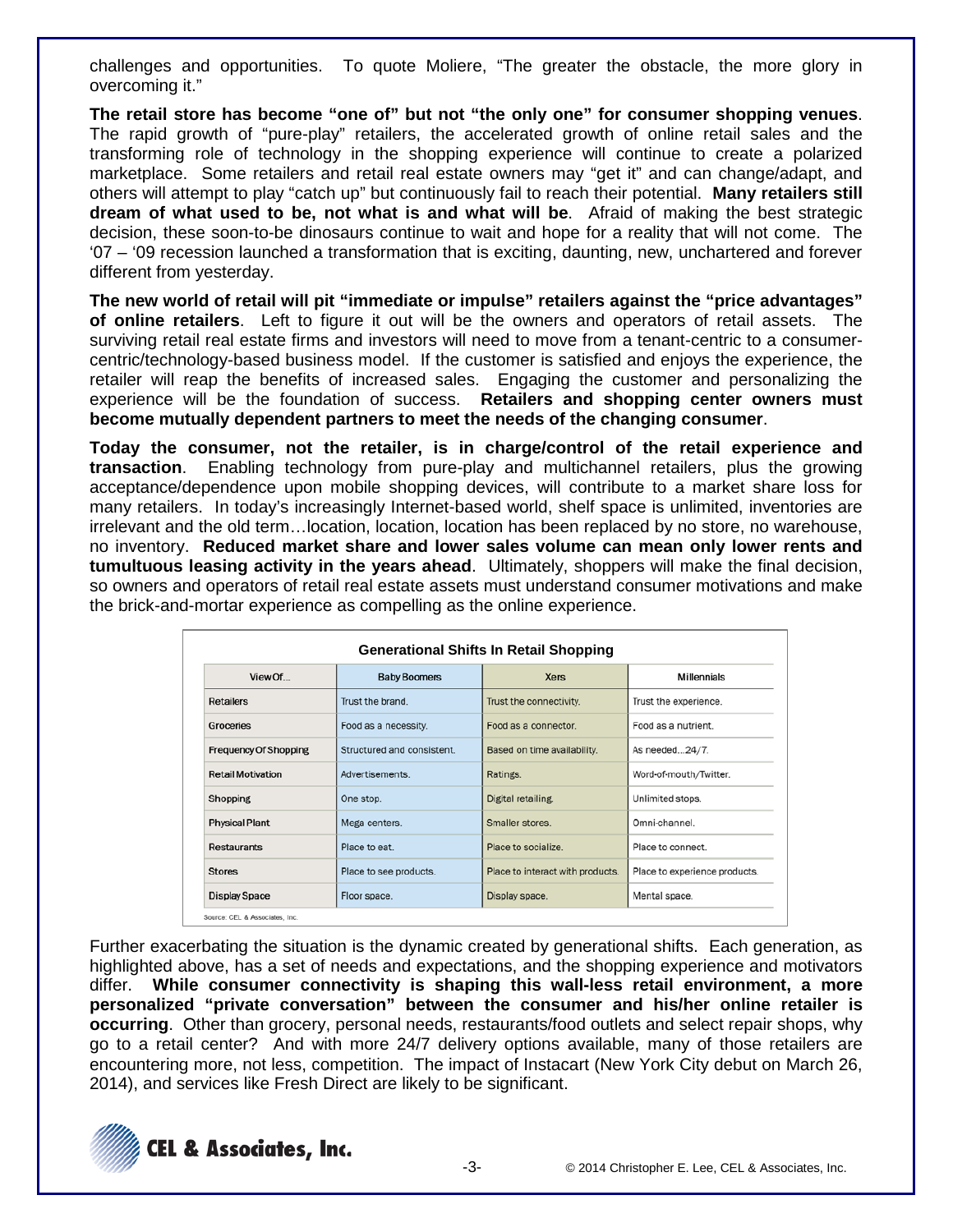While the online shopping experience enables greater transparency and access to the opinions/perspectives of others who have purchased the product, the **brick and mortar retailers will continuously struggle to keep pace with the rapidly changing technology**.

Success in the future will be defined by proximity to, connectivity with and appeal to the consumer. Entertainment and psychological/sensory fulfillment are emerging as keys for success. The success of Freshplum's business analytics service. could spell trouble ahead for retail discounters. This shift will necessitate more precise, programmatic and practical retail centers. **Owners and operators of retail real estate assets must change to facilitate the** *why***,** *how* **and** *where* **to shop decision. In the retail real estate sector, the "***Re***" in real estate will come to stand for** *re***lationship,** *re***liability,**  *re***ceptive and** *re***deeming**.

While I like ethnic retail, tertiary retail, high touch/experience grocery and select specialty retailers (e.g. REI, Cabelas, Apple Stores, etc.),

| <b>Projected Compound Annual Growth Rates</b> |
|-----------------------------------------------|
| Of Retail Channels 2010 - 2016                |

| E-Commerce                | 8.5% |
|---------------------------|------|
| <b>Club Stores</b>        | 4.9% |
| <b>Dollar Stores</b>      | 4.8% |
| Supercenters              | 4.6% |
| <b>Pet Stores</b>         | 4.1% |
| <b>Drug Stores</b>        | 2.7% |
| <b>Convenience Stores</b> | 2.1% |
| Supermarkets              | 1.5% |
| <b>Liquor Stores</b>      | 1.2% |
| Source: Nielsen May 2013. |      |
|                           |      |

retailers must be concerned over the rapidly growing number of competitors and/or new distribution/sales channels. Privacy will become a new business as well to "reassure" customers that their purchase data is safe. The 40 million or so credit and debit card details hacked from Target's data is a precursor of the likely breeches of security yet to come.

### **A Look Back**

In ancient Greece, the word "*Agora*" meant an "open place of assembly." **Later** *Agora* **defined the open-air, often tented marketplace where merchants and craftsmen had shops and sold their goods**. The original *Agora* of Athens was located below the Acropolis. It was in the *Agora* that Socrates spoke eloquently on the meaning of life. In the *Agora*, the marketplace was not only a place to buy and sell goods and services, but a place to exchange ideas and gather for entertainment, information and enlightenment.

As the world evolved, the *Agora* **was replaced by moment-in-time shopping**. During the Renaissance, for example, the action of selling or displaying goods and negotiating prices often was embedded in assumptions, beliefs, relationships, cultural preferences, influence of gender and social



class. By the 1720s, 400 Parisian coffee houses (a precursor to today's Starbucks gathering place concept) made the retail experience one of dialogue and an exchange of news. **By the Age of Reason (late 1700s) the retail experience had become a place of learning**.

**It wasn't until the Machine Age that the retail experience shifted from a place to gather/share and shop, to a place to shop and take home to gather and share**.

The general concession was that the prosperity of America was built on spending, not saving. This consumer shift challenged retailers in the 1930s

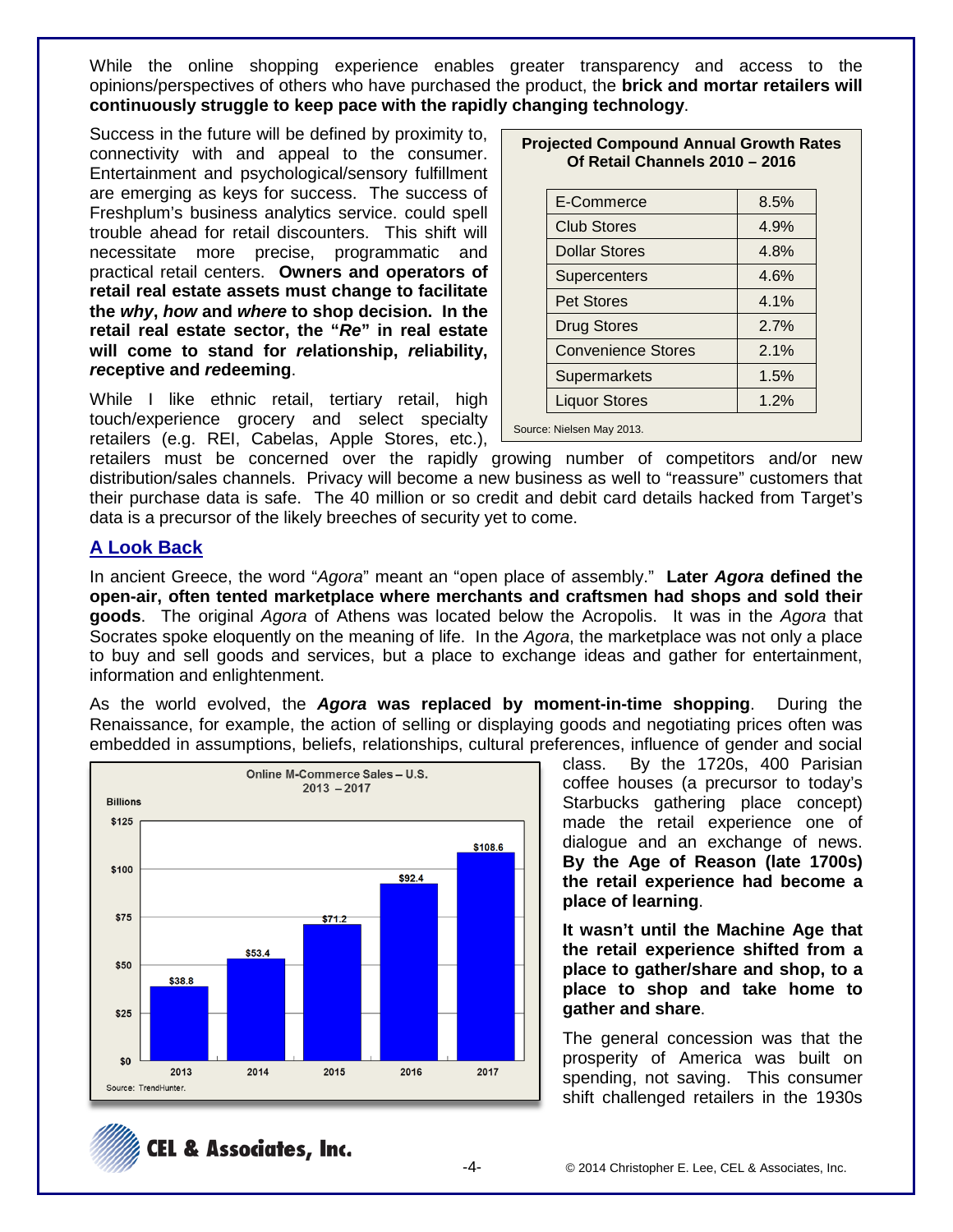as a national consumer movement. Then WWII shifted focus to the public interest and a subordination of the consumer to the needs of the nation. The post-WWII normalcy became a revvedup engine of mass consumption. A mobilization for abundance was underway, beginning with the purchase of a new home and all the amenities that went with it. **Consumer credit created an admission ticket to prosperity**.

After WWII, *Life* magazine led a charge toward mass consumption as a civic responsibility to create jobs, improve the standard of living and accelerate prosperity. **"More, newer and better" were the hallmarks of a good citizen**. New housing construction exploded and consumers were "obligated" to buy appliances and furnishings for their new home and growing family. The ability to purchase a home with an inexpensive long-term mortgage gave the consumer more money to spend on retail items. Retail centers were developed around these new suburban population centers and the automobile (using the new gas credit card) gave consumers access to retailers across town and in nearby communities. By the late 1950s, the middle class had arrived. However, this new suburbanbased consumer model started the downturn for CBD retailers.

**As suburban retail grew, so did the shift from males to females as the primary decision-maker for many shopping items**. Shopping centers were designed to appeal and cater to women's needs (easy parking, department stores, security guards, safe "public space" and special events). Women "shopped" during the day and "purchased" at night (when their husbands accompanied them). Again, credit cards were a woman's access to family income. Private spaces, like shopping centers, replaced the public space for shopping. **Retail real estate had arrived!**

| <b>Year/Period</b>         | <b>Corresponding Event</b>                                                                                                                                                                                                                                                                                              |  |  |  |
|----------------------------|-------------------------------------------------------------------------------------------------------------------------------------------------------------------------------------------------------------------------------------------------------------------------------------------------------------------------|--|--|--|
| Machine Age<br>1880 - 1945 | The retail experience shifted from a place to gather/share and shop, to a place<br>to shop and take home to gather and share.                                                                                                                                                                                           |  |  |  |
|                            | 1880 Edison receives patent for an electric lamp.                                                                                                                                                                                                                                                                       |  |  |  |
|                            | 1913 refrigerators for home and domestic use invented (Kelvinator).<br>٠                                                                                                                                                                                                                                                |  |  |  |
| 1861                       | British entrepreneur Pryce Pryce-Jones set up the first modern mail order.                                                                                                                                                                                                                                              |  |  |  |
| 1894                       | First Sears catalog published.<br>Variety and choice included fabric swatches, color photos.<br>"Club Order Program" encouraged customers to combine orders with<br>friends or neighbors to share in discounts.                                                                                                         |  |  |  |
| 1915                       | Indoor mall prototype was the Lake View Store at Morgan Park, Duluth,<br>Minnesota.                                                                                                                                                                                                                                     |  |  |  |
| 1916                       | Clarence Saunders opened the first self-service grocery store, Piggly Wiggly,<br>in Memphis, Tennessee. The store incorporated shopping carts, self-service<br>branded products and checkouts at the front. The concept of the "Self-Serving"<br>Store" was patented by Saunders in 1917.                               |  |  |  |
| 1930                       | King Kullen Grocery Co., Inc., founded by Michael Cullen (in Queens), is<br>recognized by the Smithsonian Institution as "America's First Supermarket."<br>Cullen's "supermarket" concept included having a large store (at low rents)<br>ample parking, no delivery service plus a focus on low prices and cash sales. |  |  |  |
| 1946                       | The suburban shopping center concept evolved further in the U.S. after WWII,<br>and the mall came into being as Americans know it today with the opening of<br>Bellevue Shopping Square, Washington, in 1946.                                                                                                           |  |  |  |
| 1930 - 1960                | Merchant "Charga-Plate" developed for purchases within individual stores.                                                                                                                                                                                                                                               |  |  |  |
|                            | In 1958 the revolving credit financial system was developed which<br>$\bullet$<br>brought the consumer, the merchant and the bank together in each<br>transaction.                                                                                                                                                      |  |  |  |
| 1979                       | Online shopping is created by Michael Aldrich, an English inventor.                                                                                                                                                                                                                                                     |  |  |  |
| 1990                       | The first Web server and also an early Web browser, WorldWideWeb created.                                                                                                                                                                                                                                               |  |  |  |
| 1995                       | Amazon and eBay up and coming.                                                                                                                                                                                                                                                                                          |  |  |  |

### **Looking Back**

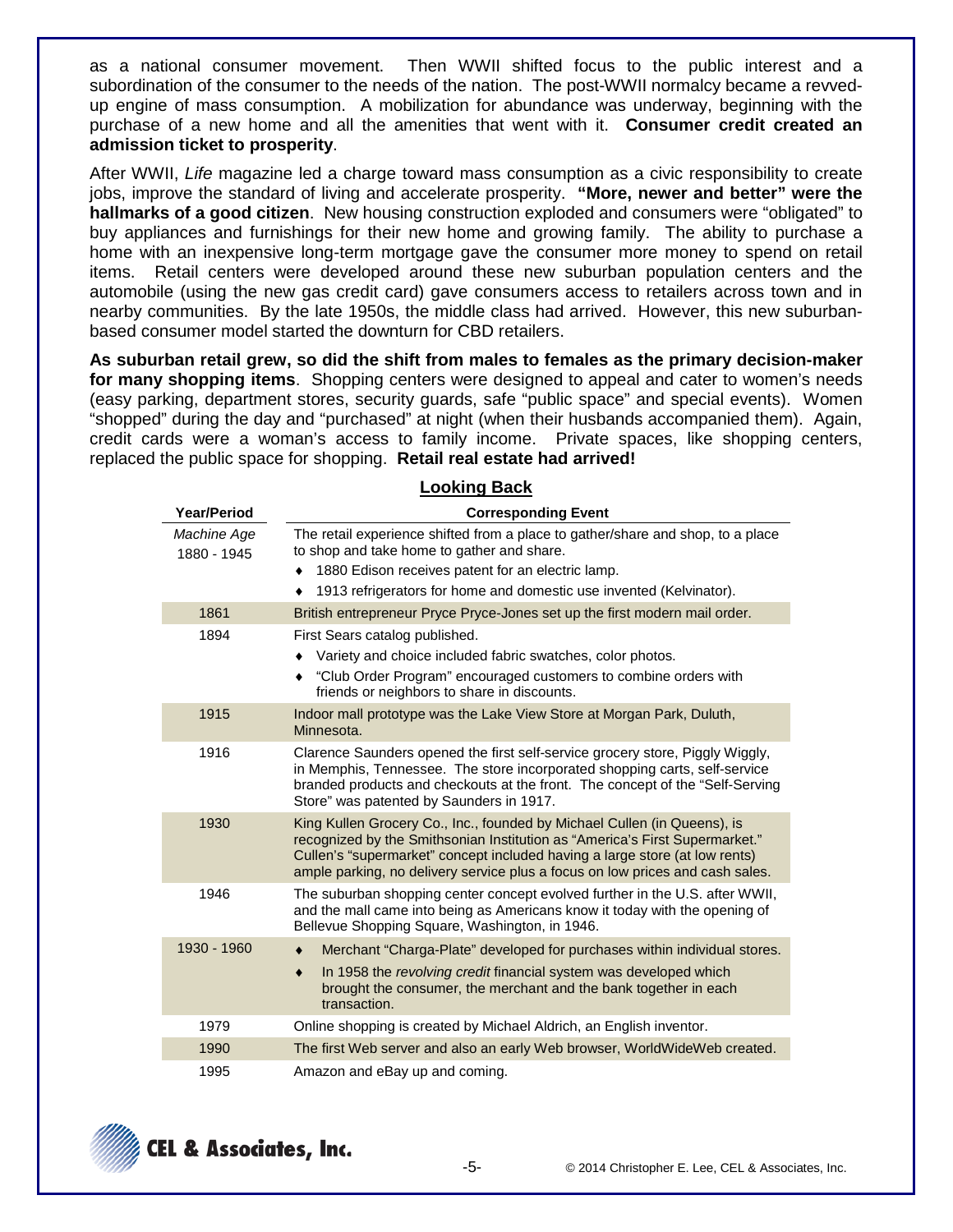As highlighted in the previous chart, **retail has moved from a product to a commodity**. Price, access and media-driven consumerism were driving the retail experience. The luxuries of today become the necessities for tomorrow. **Real estate developers were rapidly building malls, community and strip centers and fast-food facilities to bring the market to the people rather than the people to the market**. Demographic shifts, time compression and the pursuit of the American Dream drove retail asset growth. By the 1950s – 60s, retail shopping became more about "keeping up with the Joneses" and a reflection of perceived self-worth. Suburban retail exploded as the urban areas became less desirable places to live. Convenience, safety, newness, ease of parking and better store designs were cited as reasons to "shop in suburbia."

Between 1960 and 1970, more than 8,000 retail centers were developed. It didn't take great skill to succeed at that time…one needed only a site and a readily available loan. These shopping centers, many of them malls, drove a spike in the heart of Main Street retail for decades to come, and retail became a mass-produced commodity, rather than a product made by craftsmen. Encouraged by inexpensive debt, ability for consumers to pay by credit card and use their homes as ATMs, retail was the leading poster child for a credit bubble yet to come.



**By the 1970s, market segmentation was introduced, and retailers shifted away from "selling to the middle."**  Marketing companies were created and focused on age, lifestyle, gender, affluence, education and ethnicity. Retailers sought to fill a market niche and distanced themselves from trying to be all things to all people. Vance Packard's landmark book, *Hidden Persuaders*, created **an army of market researchers and consumer opinion experts who shifted the retail focus from "who" and "what" to "why" people bought products**. The Age of Advertising was upon us…a combination of psychographics, the rapid growth of

television and advertising segmentation. The retail center was where people went to purchase what advertisers told them they "must" have. **This was the beginning of the "Me Generation" Baby Boomers**…as parents began to lose control of their children's shopping preferences. Furthermore, between 1960 and 1978 a flood of consumer legislation was passed to protect, regulate and guide the consumer. Throughout the 1980s and 1990s, Internet growth further segmented the consumer and retailer product and service options. The move from mass consumption to personalized consumption was underway. **The public town square of the** *Agora* **became the privatized space for personalized purchases and detached social interactions**.

The recession of '07 – '09 caused Americans to reassess their consumption and retail needs. The "Great Unwind," labeled the rapid deleveraging, put consumers back in the drivers' seat for their retail decisions. Internet behemoths such as eBay, Amazon and other e-commerce retailers cemented their relationships with the **consumers, who no longer needed to leave their home to shop**. Also, the commoditization of retail sales personnel made giving up the in-store shopping experience an easy decision.

The retail experience which began as the *Agora*, became the Internet…still providing a place for gathering, communicating and shopping. **The retail industry has come full circle; however, today the consumer is in control of what, when and where to shop**. The consumer can determine what he/she wants to pay and often relies upon social media to be the *Agora* for references and ratings.

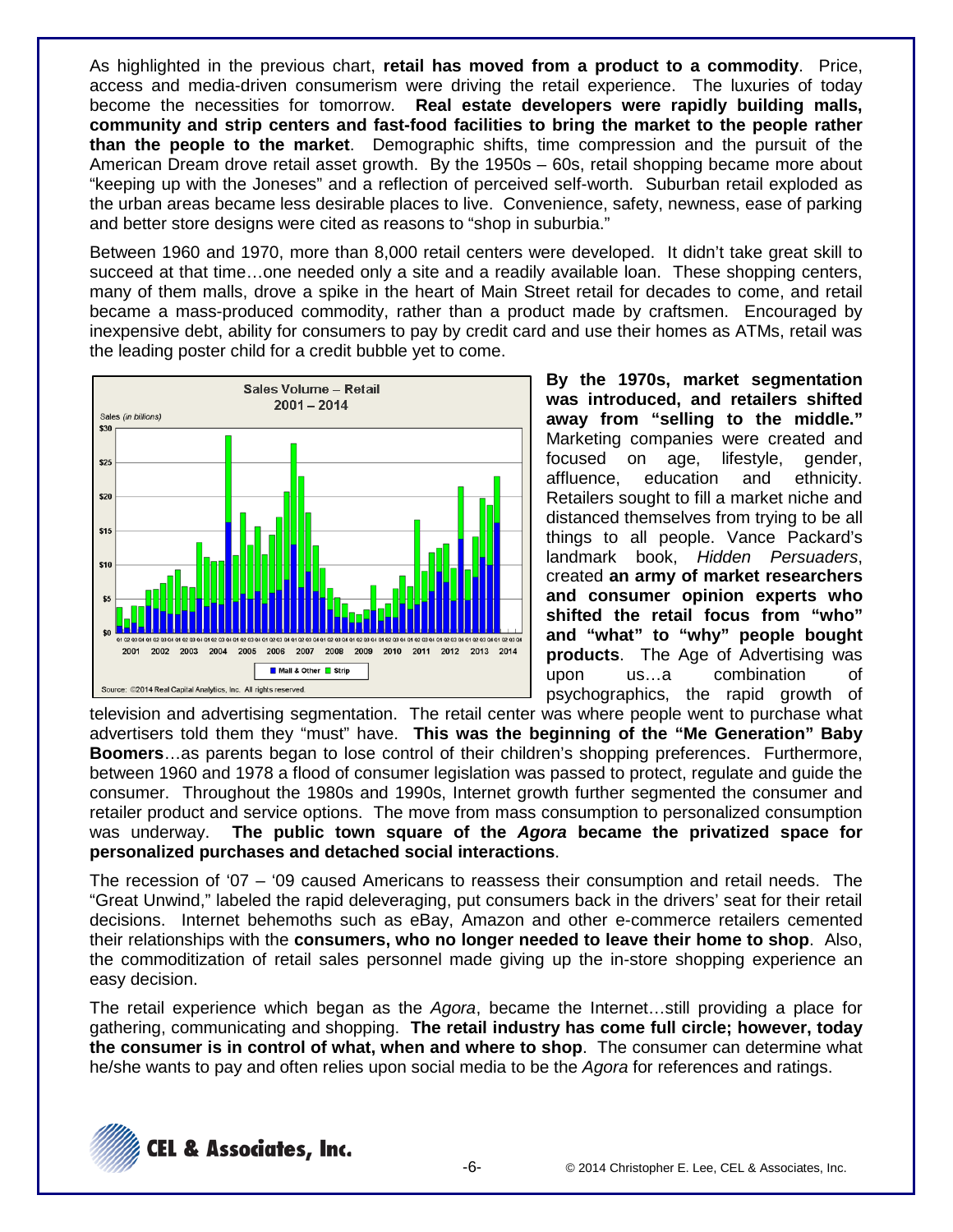# **The Retail Consumer Is Changing**

It is no longer as simple as drawing a three- or five-mile circle and quantifying consumer demand based on population, demographics and household income. **Today consumers are increasingly making retail decisions based on lifestyle needs, financial ability and community/environmental concerns**. In a very democratized retail marketplace where the consumer is just one click away from either purchasing or declining a purchase, consumers have a cornucopia of global shopping options, quickly transmitted from a home or PDA. The plethora of

shopping options gives consumers a broader capacity to make choices based on greater social, environmental and community awareness, resulting in higher credibility and trustworthiness. Fixed assets (buildings) cannot provide this "choice" assurance.

**Coupons, flash discounts, pricing premiums, loyalty cards, and private labeling have and continue to contribute to the emergence of the "Instavidual" shopper**. As researchers note, the "mass consumer has become a<br>hybrid consumer." The consumer's hybrid consumer." **search for value mandates a real estate platform that engages in the** 



**total customer experience**. Shoppers want and expect cross-channel shopping options. When visiting a brick and mortar retailer, shoppers want an experience and seek a reason to go and stay. As retailers struggle with maintaining margins in a highly competitive marketplace, one savior is the ability of an enhanced real estate asset to draw customers. Amid a sea of turmoil and change, retail real estate owners and operators can be valued partners in facilitating retail growth. However, this means a shift from a property-centric to a consumer-centric business model and ultimately to a hightech, engaging and personalized entertainment model. **Undoubtedly we will see fewer, smaller and better connected and branded stores**.

# **What Business Are You In?**

**I am not convinced that many owners and operators of retail real estate assets truly know what business they are in**. For most, the mistaken belief prevails that they are in the real estate development, service or investment business. However, in the new paradigm, retail real estate owners and operators are in a conversation with the consumer as engagement, shopping preference and valued experiences take precedence.

**Consumers, not the tenant, decide where and when they want to shop**. According to a recent Ernst & Young study, only 25% of Americans said brand loyalty affected how they shopped. A fully leased center that does not engage and converse with potential customers is soon to be a workout. Retail real estate firms, regardless of size, must create personalized experiences, offer high-quality, interactive venues and provide non-shopping programmatic options.

In the New Normal, retailers must:

- 1. Have multi-channel options.
- 2. Seek strategic alliances with complimentary and synergistic allies.
- 3. Accept online purchase returns.
- 4. Create more showroom space and offer more convenient product pick up, delivery and/or return options.
- 5. Locate in retail centers that offer programmatic features.

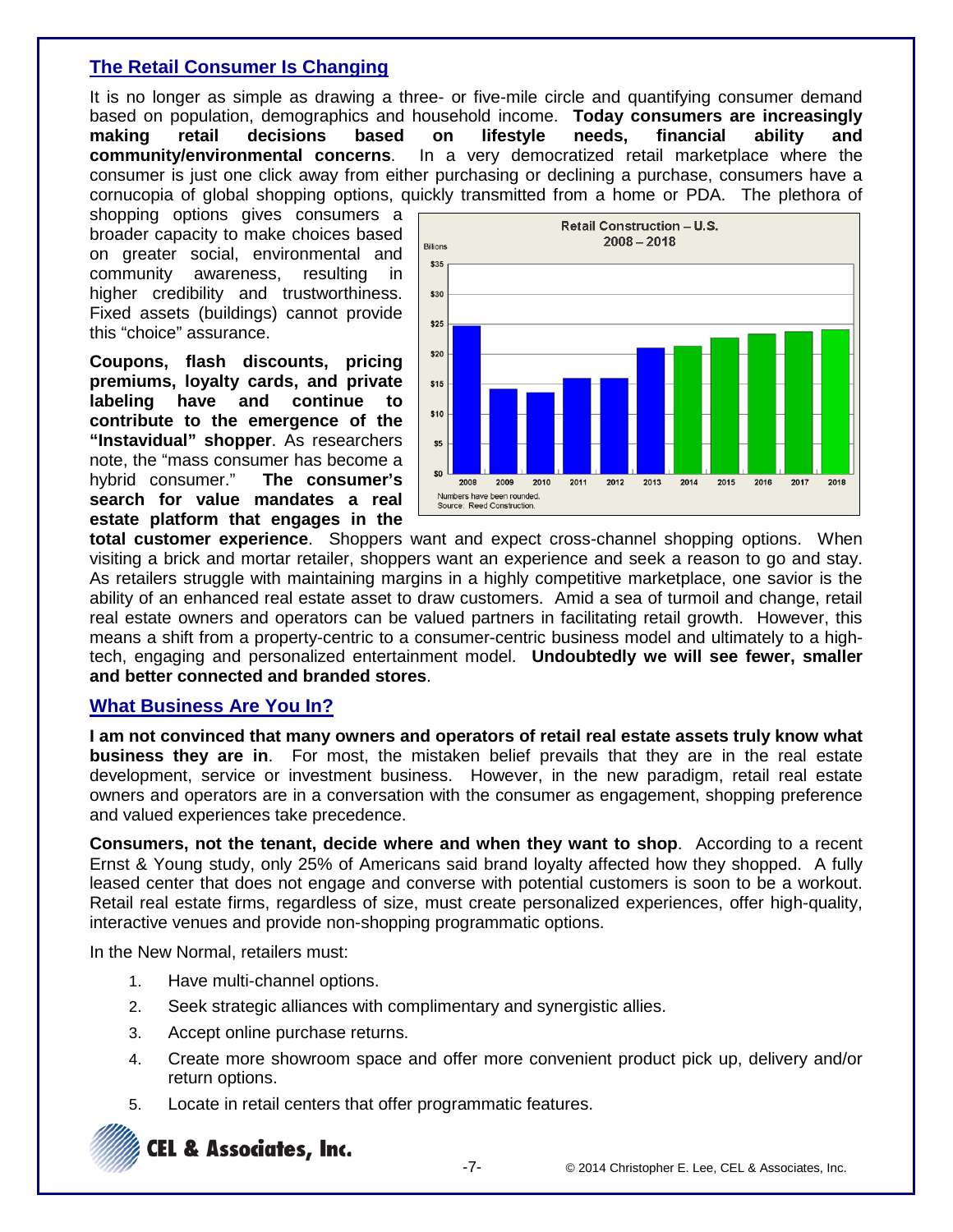For owners and operators of retail assets who are not ready to transform their business model, it may be a good time to get out and let those who want to compete in this new pointand-click world take charge. **Today the entire process of retailing is clearly a young person's game, and the owners/operators of retail assets must respond proactively or be left behind**.

The retail center of tomorrow must offer entertainment, education, fulfillment and valued shopping experiences. Retail real estate developers must create engaging relationships with all stakeholders. Retail centers must be a destination where people want to be rather than a place they must go to conduct a transaction. **The shopping center of today must become the consumer center of tomorrow**. Retail giants such as the Simon Property Group, Macerich, Westfield and General Growth Properties understand this and have taken significant steps to combat Internet sales creep. Remember, at the end of the day, consumers are still tactile and react to sensory perceptions.

In the future, retail real estate owners and operators must shed the asset-centric focus and

#### **What Owners / Operators Of Retail Real Estate Assets Must Do To Remain Relevant**

- $\Box$  Must not be perceived as static, tired, old or a digital dinosaur.
- $\Box$  Create multi-generational rather than population-based retail centers.
- $\Box$  Replace or install numerous interactive digital screens (games, sports, weather, news, discounts, music videos, etc.), to engage the shopper.
- $\Box$  Redevelop/upgrade existing centers with progressive architecture, environmentally-friendly products, amenities, landscaping and dynamic storefronts.
- $\Box$  Add a programmatic element to each center's design and daily events.
- $\square$  Examine the inclusion of the complete value chain of tenants (including healthcare, community service, education, etc.).
- $\Box$  Make sure every center is a digital center for connectivity and social interaction.

Source: CEL & Associates, Inc.

#### **Emerging Trends Mandate…**

- $\square$  Disposition of non-core assets in low growth markets.
- $\Box$  Build a portfolio of "A" assets in growth markets.
- $\Box$  Focus on creative class, university, capital cities and both coasts.
- □ Align with growing anchors (Whole Foods, major ethnic groceries, etc.).
- $\Box$  Seek in-fill development projects in/adjacent to urban areas.
- □ Enhancement of the tenant and consumer experience.
- $\Box$  Strengthen the balance sheet for the next downturn.
- Develop recurring tenant development/acquisition opportunities.
- □ Take a "Fresh Look" at the relevance/attract-ability of each center.

Source: CEL & Associates, Inc.

embrace a more customer-centric mantra. Retail centers must be operationally flexible, provide easyto-change format flexibility, and leverage technology and data mining opportunities. **By 2020 the retail industry will have become a battlefield of chain competition and well-capitalized retail asset owners**.

Retail real estate owners and operators are in a business that is far more consumer-based and much less asset-based. The proliferation of small "alternative" formats, farmers' markets and consumerfriendly retail options mandate better understanding of consumer behavior.

While the discount channel will continue to grow, **the real opportunity is in "experience retail."** Brick and mortar retail will be more showroom and multichannel connective points along the shopping highway. Because the cost of procuring a shopper is so high, retail real estate owners/operators will need to shift the focus to facilitating the collection of consumers – not just the collection of rents. This facilitation can involve strategic partnering, adding programmatic elements and entertainment options.

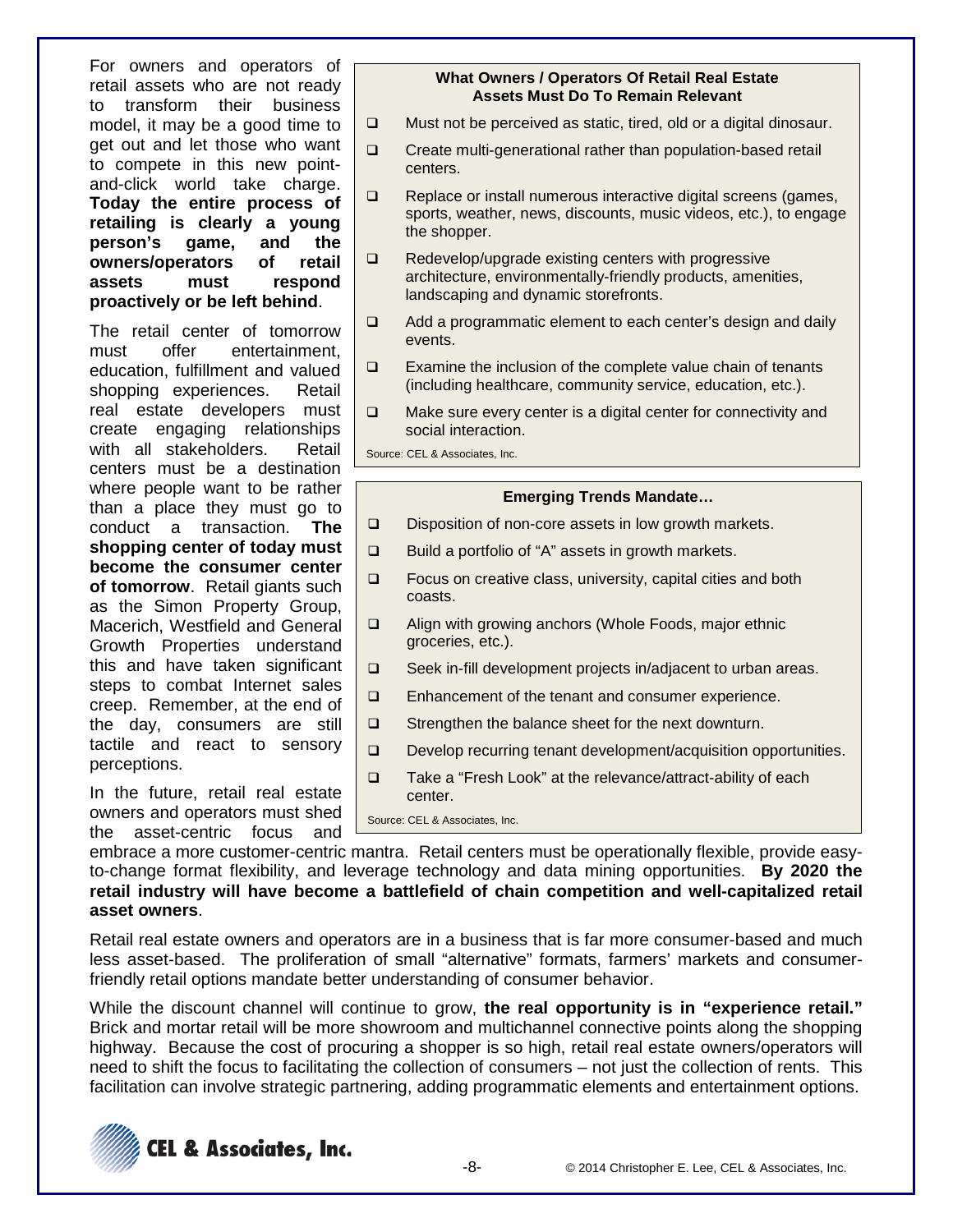**Having an omni-channel playbook will be essential for retailers and owners of retail centers**. The rapid integration of iBeacon in smartphones will guide consumer purchase patterns. More than 75% of teenagers shop online. Nearly 3.7 million retail establishments operate in the U.S., and the top 500 retailers have a 77% market share. There are over 150,000 convenience stores in the U.S. The generational shifts underway today mandate a more customer-friendly, engagement-based business model to achieve a competitive advantage in the future.

### **Looking Ahead**

**The retail real estate industry is in a conundrum**. It is daunting to be confronted with retailers who are aggressively seeking to succeed in a competitive environment and owners of fixed real estate assets that may not be reflective of the new retail shopping experience. The speed of change, the global economics of procurement, greater transparency in the shopping experience and perpetual connectivity bring into question the future for brick and mortar retail assets. I expect the volume of retailer consolidation to accelerate as survival takes precedence over same-old-same-old decline of profits and market share.

| The Future Of Brick-And-Mortar Stores |                                           |                          |                                  |  |  |
|---------------------------------------|-------------------------------------------|--------------------------|----------------------------------|--|--|
|                                       | <b>Why B-A-M Stores</b><br>Lose           |                          | <b>Why B-A-M Stores</b><br>Win   |  |  |
|                                       | Pricing                                   |                          | Convenience                      |  |  |
|                                       | Too Much Floor Space For Category Killers |                          | Sensory Interaction              |  |  |
|                                       | Lower Inventory Turns                     |                          | <b>Personalized Selling</b>      |  |  |
|                                       | High TI Investment                        | $\overline{\phantom{m}}$ | Knowledgeable Sales Personnel    |  |  |
|                                       | High Rent                                 |                          | Try-And-Buy                      |  |  |
|                                       | No Answer To "Why Shop Here?"             | -                        | In-Store Experience              |  |  |
|                                       | <b>Negative Yelp Reviews</b>              |                          | <b>Loyalty Programs</b>          |  |  |
|                                       | <b>Not Data-Miners</b>                    | $\qquad \qquad \qquad -$ | Implement NBO Strategy           |  |  |
|                                       | Not Able To Connect 24/7                  |                          | Can Offer Both Online & In-Store |  |  |
|                                       | Source: CEL & Associates, Inc.            |                          |                                  |  |  |

**While I am optimistic that several retailers and retail sectors will do very well, the overall retail real estate business model must change**. How can many brick and mortar retail centers share in a world of downsizing, customization, in-home manufacturing, outsourcing, 24/7 delivery, value pricing information exchange, instant discounts, social media ratings and convenience? With shrinking profit margins, how can retail tenants "afford" to pay the rent? How can retailers compete for customers if the retail center is not perceived as a desirable destination?

**To achieve a strategic advantage, retail centers must embrace the 10 "Must Dos"** highlighted on the next page. **Owners and operators of retail centers must know the customers of their customers**.

The primary theme is more customer connectivity; more focus on creating recurring, valued consumer experiences; and to become more of an extension of individual shopper needs connecting customers to their preferences during a compelling in-store experience. Retail real estate owners must manage square foot erosion, redefine the target shopper segments, utilize pop-up stores and flash websites and venture beyond their comfort zone. With assistance from the retail center's owner/operator, retailers must create a brand experience that motivates a transaction and return visit. Perhaps "made-to-order" will apply to more than a food order.

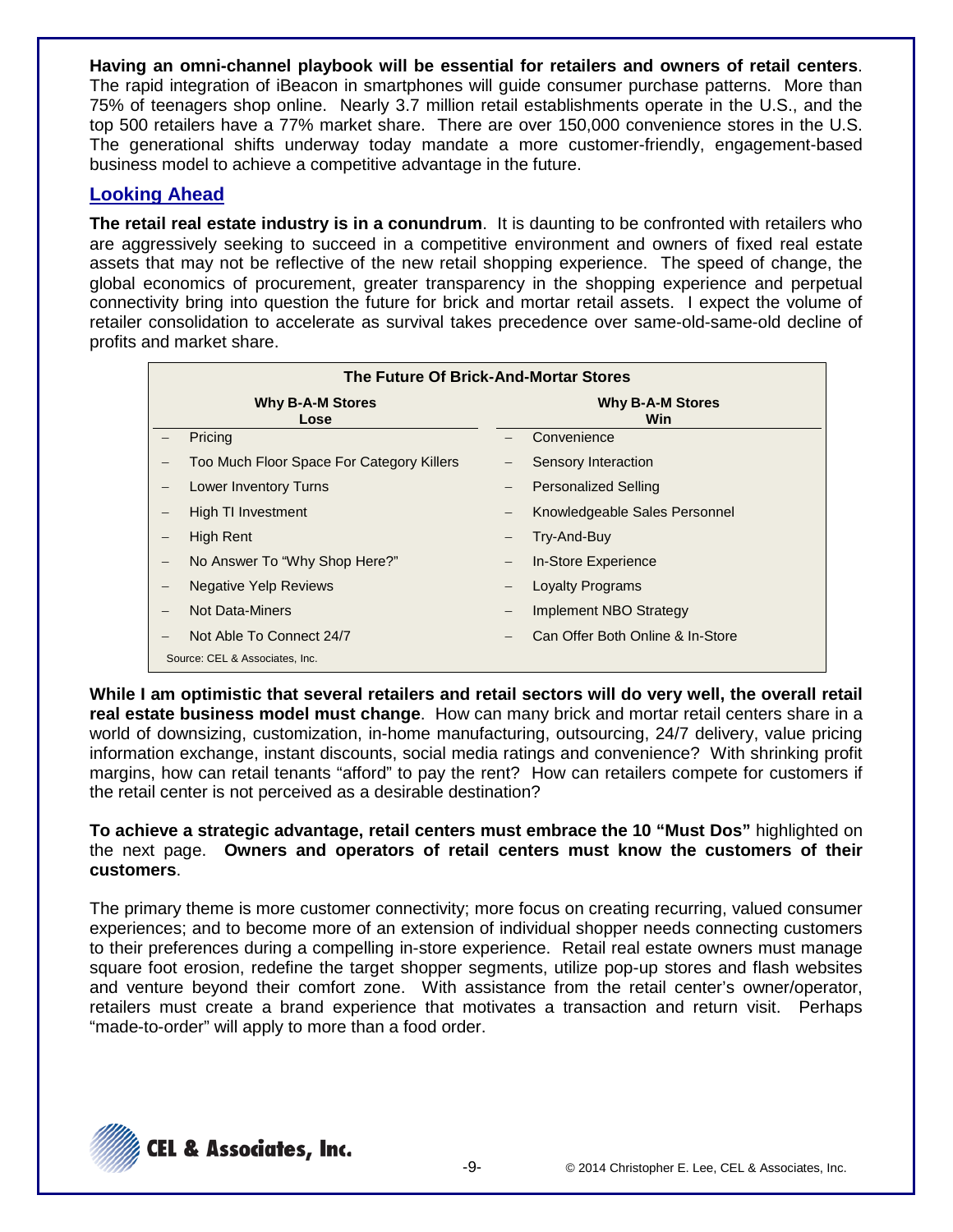**By 2020, some retailers will be using automated human or animal avatars**. Retail real estate operators must find retail tenant synergies and forums to launch tech-based shopper interactions. **Get used to the "endless-aisle" online and make brick and mortar centers more ideal for online fulfillment centers**. Centralized/shared warehouses could become commonplace. An incredible amount of change is underway, with more to come in an industry accustomed to reactive rather than strategic solutions.

# **Closing Comments**

The retail real industry is

#### **Ten "Must Do" Items For Retail Centers**

*Retail Centers Must:*

- 1. Become extensions of consumer behavior and individual needs.
- 2. Create shopper architecture and compelling experiences for recurring interaction.
- 3. Create onsite social media experiences and recurring reasons to shop.
- 4. Make it easy for the customer to interact.
- 5. Require all tenants to have a contemporary online portal.
- 6. Create a "choosing" not a "shopping" experience.
- 7. Seek ways to increase the length of stay and capture a greater share of the "retail wallet."
- 8. Align the center around the customer, not the tenant.
- 9. Create a valued non-traditional experience, not a place to shop.
- 10. Create real-time promotions (one-hour sales, in-store moments of opportunity).

Source: CEL & Associates, Inc.

undergoing dramatic and transformative changes. **Owners and operators of retail real estate must rethink the basic tenets of their business**. By definition, retail centers must integrate the dynamic and the sublime…immersing customers in a valued and memorable experience they want to repeat and share with friends. The combination of transparent, web-based information with entertainment will overcome the mundane/tedious, point-and-click online shopping experience. **Retail real estate owners and operators must touch/interact with all senses and engage the customer in fulfillment of an ever-changing set of needs, wants and expectations**. Retail real estate companies – public and private – must shake up their Board of Directors and Executive teams to open the doors to new ideas, new perspectives and a fresh way of approaching the new model of owning and operating retail assets. We now have a web-based lifestyle, operate in a web-based world, work in a web-based environment and think of technology first. The owners and operators of retail centers must acknowledge, embrace and respond. **The digital family has replaced the nuclear family**. Our private lives are now public in an information-sharing marketplace. We don't go to work – work comes to us. **We don't go shopping – shopping comes to us**.

In an age of change, now is the time to rethink your retail asset strategy or forever wonder why you were left behind on the new retail highway of opportunity.

I would welcome comments, insights or ideas; please email them to newsletter@celassociates.com.

Regards,

Christopher Lee

# *CEL & Associates, Inc.'s 25th Annual*

*National Real Estate Compensation & Benefits Survey Has Been Extended To May 30.*

CEL & Associates, Inc. is pleased to **Partner with NAIOP (Commercial Real Estate Development Association) and NAA (National Apartment Association)** in the 2014 Compensation Survey.

This will be an important year for decisions related to employee compensation levels, retention and morale. **Please have your HR Executive contact Janet Gora a[t janet@celassociates.com](mailto:janet@celassociates.com) if you would like your company to participate in the survey.** All company Participants receive the Complimentary Summary Report of all positions and additional information (PDF and Excel electronic reports). information (*PDF and Excel electronic reports*).

**Thank you again to all companies that have already submitted their survey.**

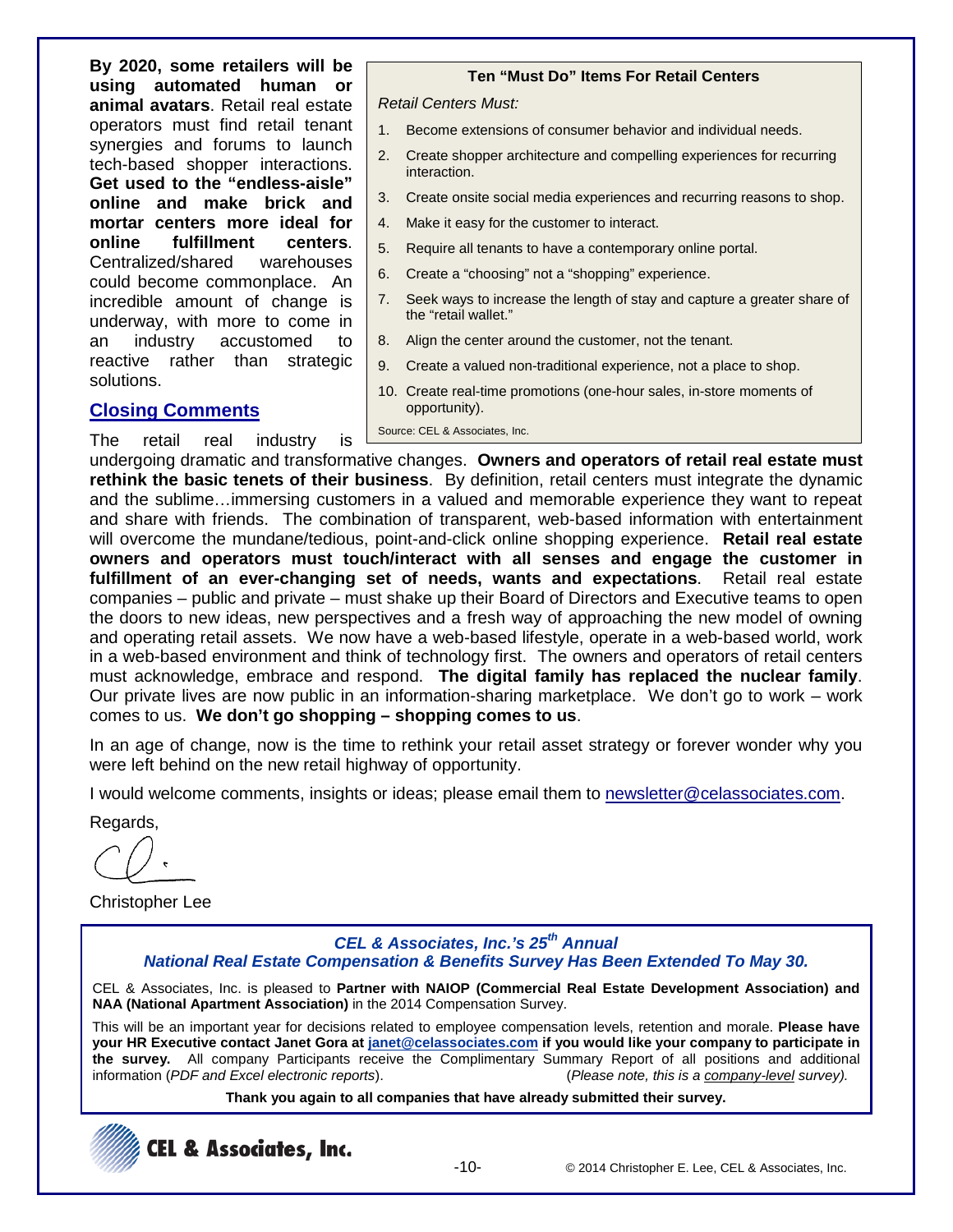*Note: This report has been prepared by CEL & Associates, Inc., who retains all rights to its content. This report may not be reproduced, distributed, and/or used in presentations or offering/fund raising prospectus/memorandums, and/or used in communications, speeches and/or presentations in its entirety or in parts without the prior written consent of CEL & Associates, Inc. You may reproduce/distribute and/or share this article with friends, colleagues and associates. Opinions and forecasts contained in this, prior and future articles may change without notice. The author encourages readers to offer comments, feedback and recommendations for further enhancement to [newsletter@celassociates.com](mailto:newsletter@celassociates.com)*



### **AVAILABLE NOW!**

#### \*\*\*\*\*

Surviving, prospering and achieving a competitive edge in today's marketplace can be challenging. *Transformational Leadership* is a book that traces the history of real estate, provides insights into what's ahead, highlights the timing of the next real estate cycle and provides strategies on how to succeed and thrive. The book also includes 100 predictions you will find fascinating and thought-provoking.

Simply click on this link *[IREM](http://www.irem.org/acb/stores/1/_font_color_990000_New_fo_P23758C1.cfm?UserID=33602960&jsessionid=5a30da3a2408$10$87S$)* and you will be directed on how to purchase your copy.

*Full text link is below:*

http://www.irem.org/acb/stores/1/\_font\_color\_990000\_New\_fo\_P23758C1.cfm?U serID=33602960&jsessionid=5a30da3a2408\$10\$87S\$

# **SPECIAL ANNOUNCEMENT**

Due to an increasing number of requests from Owners and Boards of Directors to assist:

- **Finding secure/stable long-term financial partners.**
- Owners wishing to sell all or a portion of their company.
- Finding a long-term source of capital to facilitate growth.

### *CEL & Associates, Inc. has formed:* **CEL Capital Advisors**

For small to mid-size real estate companies, including: developers, service providers, owners/operators and investors who want to secure their future, monetize enterprise value, develop succession planning, and/or accelerate growth strategies, contact **CEL Capital Advisors**. A conversation regarding your current business strategy and need for capital may provide the optimal solution. **CEL Capital Advisors** can be reached by calling 310.571.3113. (Jeff Hawkins, Managing Director)

*Give Us Your Opinion:* We want to hear from you and to have future issues reflect your needs and questions. Please email your comments, ideas, suggestions and insights to newsletter@celassociates.com.

*For More Information:* For more information regarding our services (Strategic Planning, Compensation, Opinion Surveys, Benchmarking, Performance Improvement, Succession Planning and Governance/Management), please email us at newsletter@celassociates.com or call 310.571.3113.

*To Subscribe:* To subscribe to CEL & Associates, Inc. and Christopher Lee's *Strategic Advantage* newsletter with ongoing insights, opinions and forecasts regarding issues, trends and opportunities within the real estate industry, please email us at newsletter@celassociates.com with *"Subscribe"* in the Subject line and provide your full contact information.

*To Change Your Contact Information***:** Please email us at newsletter@celassociates.com with *"Change Contact Information"* in the Subject line and include your new contact information.